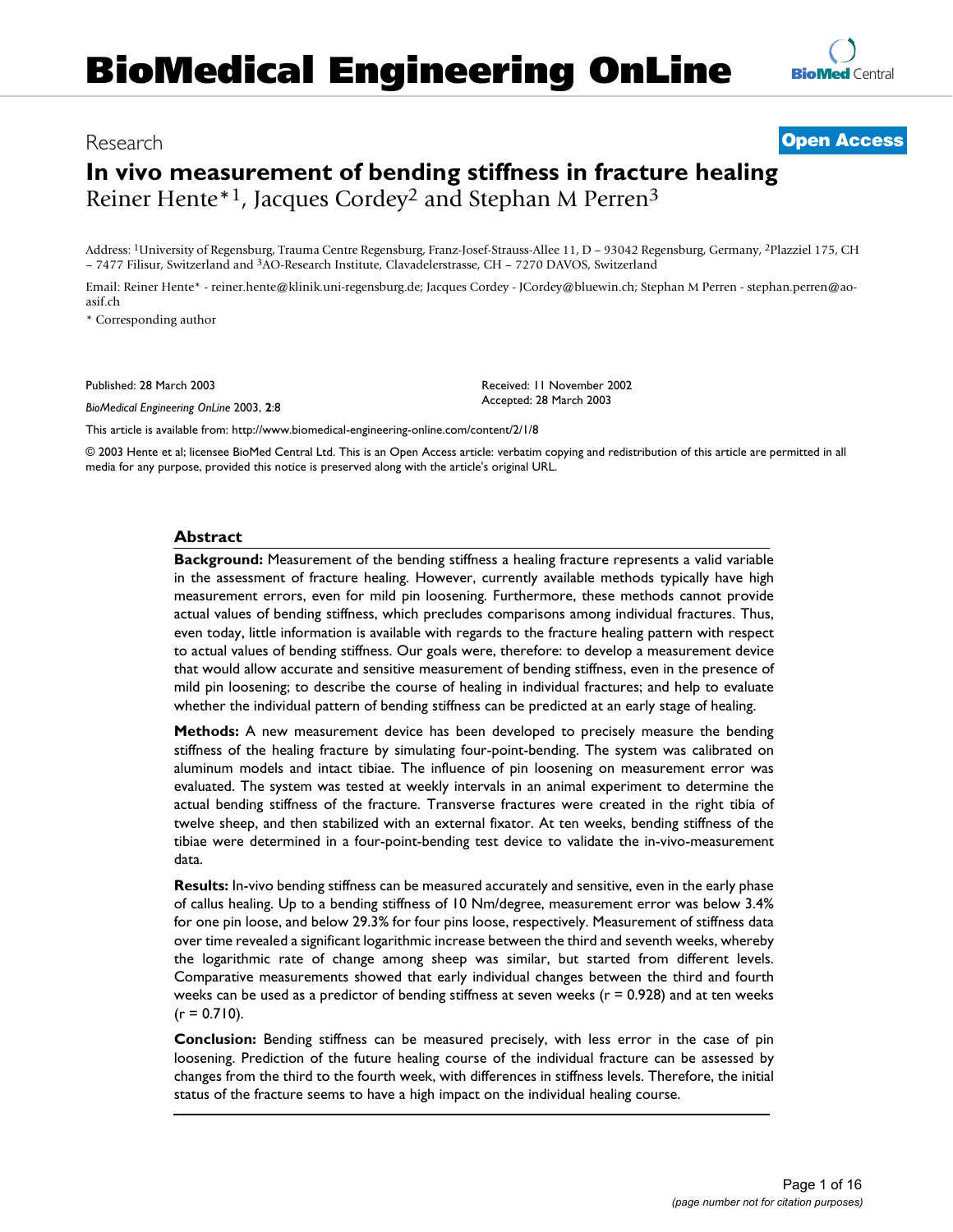# **Background**

Treatment of open, complex fractures with severe soft tissue injury or infection is a generally accepted indication for the use of external fixation. However, one of the main complications, typically unexpected, is the development of a delayed union. Conventional radiographs often do not allow early assessment or prediction of this complication, since conclusive information regarding callus maturation may be difficult to obtain [1,2]. Furthermore, radiological assessment from plain radiographs often is insufficient to accurately predict the strength of a healing fracture, even under experimental conditions [3–6]. The need for reliable methods to assess the stage and progress of healing is evident. Experimental and clinical evaluations of direct, indirect, invasive and non-invasive mechanical measurements of the healing fracture have been published [7–19].

In all of these studies, a mechanical measurement of fracture stiffness was performed using a load at the fracture site while simultaneously measuring displacement of the bone fragments across the fracture. Changes over time in the relationship of measured load to displacement served as an indicator for fracture healing. One of the first authors describing a method to measure bending stiffness of the healing fracture was Jernberger in 1970 [13]. He inserted pins into the tibia and performed measurements in three-point-bending. The measurements obtained were accurate, but the invasive procedure of inserting pins through intact skin onto the bone for every measurement is not a method of choice, due to the risk of infection and patient discomfort. Churches et al. [20] and Kenwright et al. [16] developed a systematic approach to external fixator biomechanics. They calculated the structural properties of their external fixator and used these data to calibrate the individual external fixator of the patient. Two types of tests were applied: measurement of axial stiffness and measurement of bending stiffness. Measurement of bending stiffness was performed by raising the leg straight with the patient in a sitting position [20] or by loading the limb manually while measuring the resulting loads at the heel [21–23].

When the axial stiffness of the fracture reached 1000 N/ mm<sup>2</sup> or the bending stiffness reached 15 Nm/degree, the external fixator was removed. Using these values as the threshold to remove the external fixator in clinical studies, no refracture or loss of reduction was reported [16,17,24]. Based on the results of these measurements, the authors stated that bending stiffness rather than axial stiffness best represents the state of the healing fracture. However, measurement of bending stiffness over the external fixator is limited in case of pin loosening, which can be assumed to be of higher incidence with a longer healing time. The error in measurement has been reported to be 20% if one pin and 50% if two pins became loose [25]. Additionally, positional set-up measurement errors have been found to be up to 22% in a test probe having a bending stiffness of 10 Nm/degree [26]. Therefore, pin loosening remains the most limiting factor in measurement of the fracture stiffness.

Little information is known about the influence of the early development of bending stiffness on the later stage of healing. In previous investigations, different courses of the individual progress of fracture healing have been described [23,27]. However, the idea that early changes in stiffness, if measured accurately, can be used to predict which fracture will heal normally and which will experience delayed union has not been experimentally confirmed.

The objective of our study was to improve the measurement of bending stiffness with special regard to changes in the early healing phase. Furthermore, a comparison among the individual fracture healing courses was made to test if early changes of the bending stiffness can be used to determine the success of healing at a later stage.

# **Methods**

# *Animal experiment*

All experiments reported here were authorized and registered as number GR 26/19 83 (in accordance with Swiss federal law on animal experiments) and have been approved by the Davos animal care committee.

Studies were carried out on 12 adult mature sheep (over 6 years of age). Under general anesthesia with fluothane (Halothane®) and using sterile surgical techniques, the midshaft of each tibia was exposed. A thin saw cut of a 3 mm depth was applied midshaft to weaken the bone and to avoid complex fracture. A transverse fracture was then created midshaft using a C-shaped instrument applying three-point bending. The anterior aspect of the bone was put under tension to create a 3 mm wide defect. A unilateral fixator based on a standard AO tubular fixator (Synthes AG, Switzerland) with four half-threaded 4.5 mm pins was applied – two screws on each side of the fracture. The fixator was mounted with equidistant pins (40 mm) on the anterior aspect of the tibia. At the animal facility, the sheep were protected against overloading the fracture by a loosely adapted harness in which they could lay down to rest or sleep. With this system, during standing no external support was provided, but high torsional forces were prevented while standing up and laying down. The sheep were sacrificed at 10 weeks post surgery with an intravenous injection of sodium pentobarbital (Vetanacol®). Their hind limbs were disarticulated at the knee, and carefully dissected free of muscle and fibrous tissue without damage to the callus. The ends of each bone were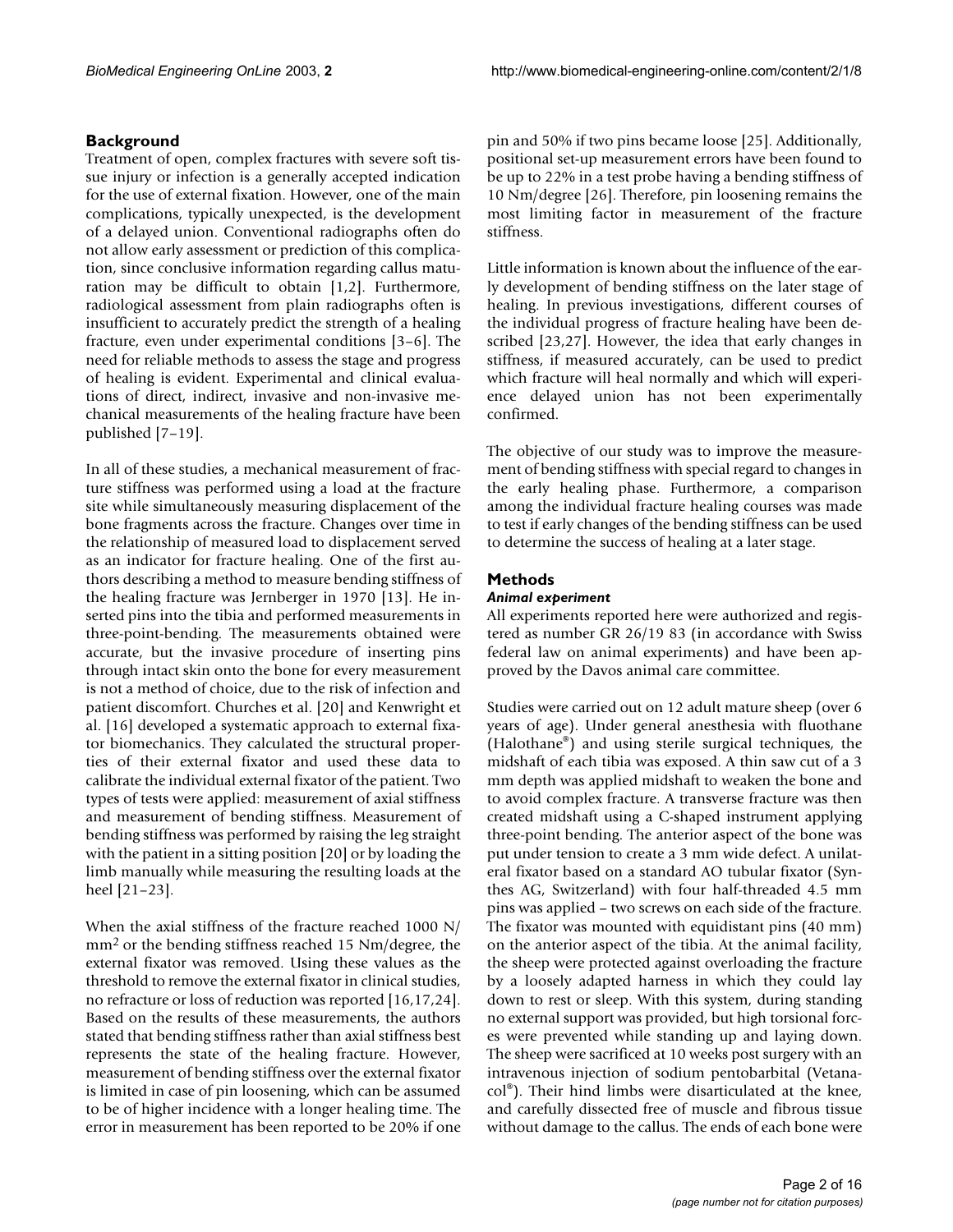

**In-vivo-measurement device of bending stiffness**. The design of this instrument allows for both the application of an almost pure bending force to the fracture and the simultaneous assessment of the force versus angular displacement relationship with a very small amount of angular displacement. The device is applied to the external fixator pins and the longitudinal rod is removed.

embedded in blocks of methylmethacrylate, which covered the four pin holes in order to prevent stress concentration during biomechanical testing. The central portion of the diaphysis, including the fracture side, was wrapped with towels soaked in Ringers solution to prevent drying while the methylmethacrylate polymerized. After embedding, the specimens were frozen at -20°C until mechanical testing.

# *Measurement device and measurement of in-vivo bending stiffness*

In a former experimental study [28], we used a prototype of the measurement device in an animal model. The custom-made instrument for measuring the bending stiffness consisted of a U-frame that could be attached to the external fixator pins (Fig. 1). On both sides of the fracture, a rigid reversed U-profile was mounted on the two pins of each fragment. The clamps of the instrument were fastened to the pins, similar to a unilateral fixator. At the lower part of the U-frame, the junction bars of the instrument were connected to each other by two flexible blades, instrumented by strain gauges and functioning as angular displacement transducers (Fig. 1). The height of the instrument was positioned so that the central axis of the bone was in one plane with both goniometric blades (Fig. [2\)](#page-3-0). To achieve this position, a postoperative radiograph was taken with the center beam exactly at the center of the gap, perpendicular to the plane of the external fixator. The distance from the outer surface of the proximal inner fixation clamp of the external fixator to the central axis of the bone was subtracted from the height of the measurement device. For each animal, a spacer of this distance was fabricated and slipped over the inner proximal pin to assure reproducible positioning of the measurement device.

At the upper part of the measuring instrument, between the two clamps, a tension device containing a load cell allowed the application of a force approximating or separating the clamps of the device, while measuring resulting load. The two longitudinal goniometric blades were connected in parallel to a bridge amplifier. During measurement, load and deformation was simultaneously recorded on an x-y plotter.

Once the measuring instrument had been mounted on the pins, the longitudinal bar of the external fixator was removed and the bone fragments were hold exclusively by the measurement device without loss of reduction. Although the measuring device was flexible in bending along the axis perpendicular to the external fixator pins, it was still stiff enough to maintain the reduction.

Using the tension device, a small load, up to approximately +/- 10 N, was carefully applied to prevent breakage of the new formed interfragmentary tissue. Angulation of the bone fragments due to loading was below 0.5 degrees. Tension and compression versus angular deformation of the longitudinal bars was measured and served as an indicator of healing (Fig. [3](#page-4-0)). At each measurement, the longitudinal bar of the external fixator was remounted and the measurement device removed.

# *Calibration of measurement device*

The measurement device was calibrated using aluminum bone models, simulating different fracture bending stiff nesses and different degrees of pin loosening. The aluminum model consisted of two aluminum tubes with diameter of 25 mm and a wall thickness of 5 mm. On one side, the tubes were connected by modules of either hard rubber or aluminum, representing different bending stiffness. In each aluminum tube, external fixator pins could be inserted in the same geometrical configuration as the experimental setup. All of the interconnecting modules were tested in four point bending [29] revealing a bending stiffness of 1.2, 9.1, 22.3 and 30.4 Nm/degree, respectively. Afterwards, the measurement device was mounted on the aluminum model using each interconnecting module separately. Then, apparent stiffness or load/deflection ratio (N/microstrain) was measured in the same way as described above. For every series of measurement datum, a best curve fit using the formula:  $y = a + b^*ln(x+c)$  was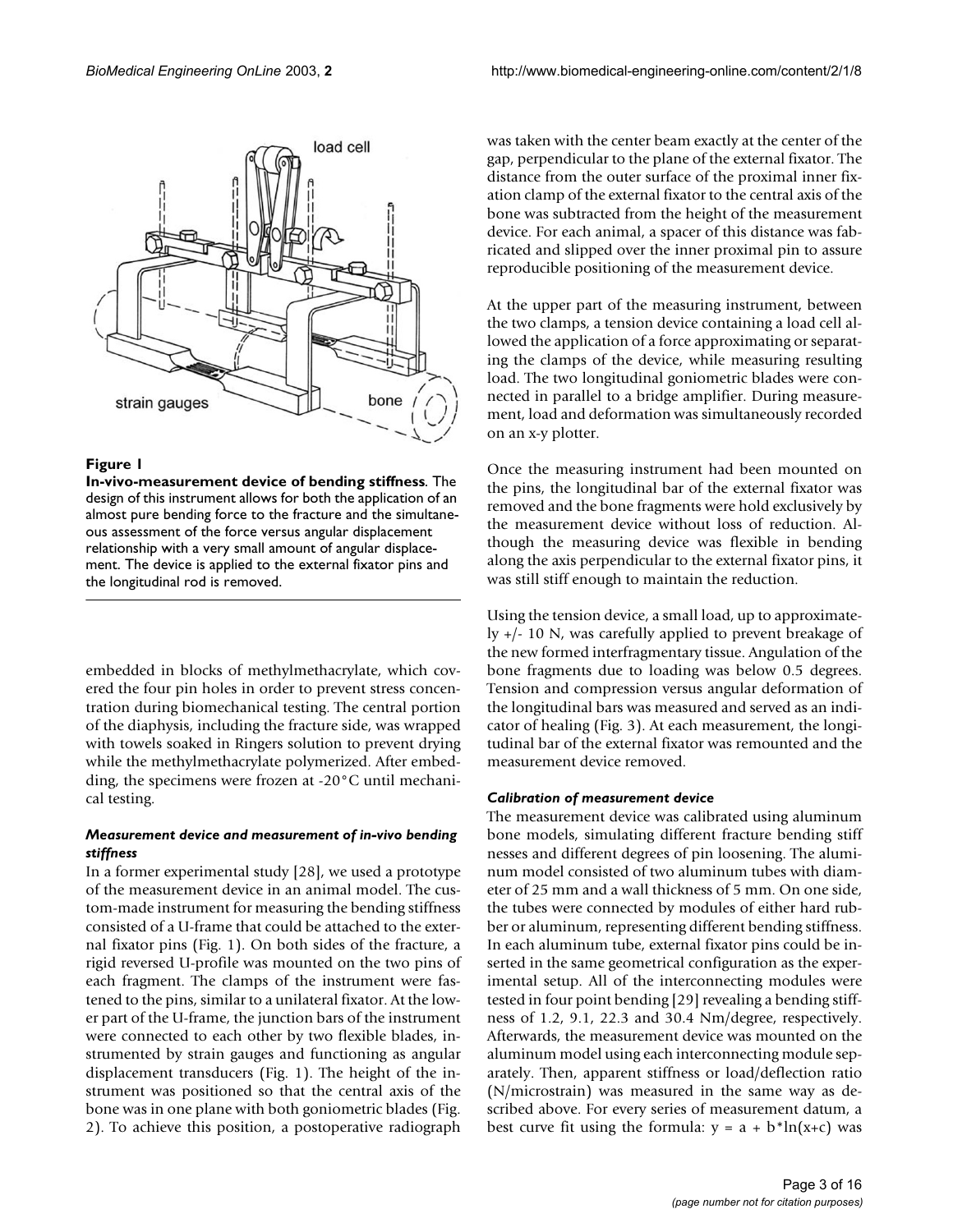<span id="page-3-0"></span>

**Principle drawing of the bending stiffness measurement device.** The measurement device is adjusted to the external fixator, aligning the longitudinal rod of the device with the neutral axis of the bone, and the strain gauges (rotational center) positioned at the fracture site. The longitudinal rod of the external fixator is then removed. When applying compressive or distractive forces between the clamps on each side, the measurement device bends through the center of the fracture, producing a four-point-bending moment between the inner pins. The angular deflection is measured by means of strain gauges.

calculated to serve as the calibration function. This function allowed calculation of the bending stiffness (Nm/degree) from the obtained apparent stiffness (N/ microstrain).

To test the effect of pin loosening, the aluminum tubes were selectively replaced with tubes where the holes of the near cortex were drilled 1 mm larger than that of the pin diameter. This created a model of mild (one loose pin) and the most severe situation of pin loosening (all four pins loose). With each model, identical calibration measurements with each interconnected module were taken, and the resulting load/deflection ratio (N/microstrain) recorded (Fig. [4](#page-5-0)).

To test the reliability of the aluminum calibration model in relation to the in-vivo bone model and to determine corresponding accuracy, testing of the measurement device was carried out on seven intact tibiae. The external fixator was applied in an identical geometrical configuration as during the operative procedure. Measurements were made of apparent bending stiffness in the in-vivo-measurement device and measurement of bending stiffness in four point bending (Fig. [4,](#page-5-0) green points). Each value of apparent bending stiffness was calculated by the fitted calibration curve and the values of bending stiffness (Nm/ degree) were obtained. The differences between these calculated values and the values obtained from the four point bending test were determined and served as an assessment of the accuracy of the calibration model in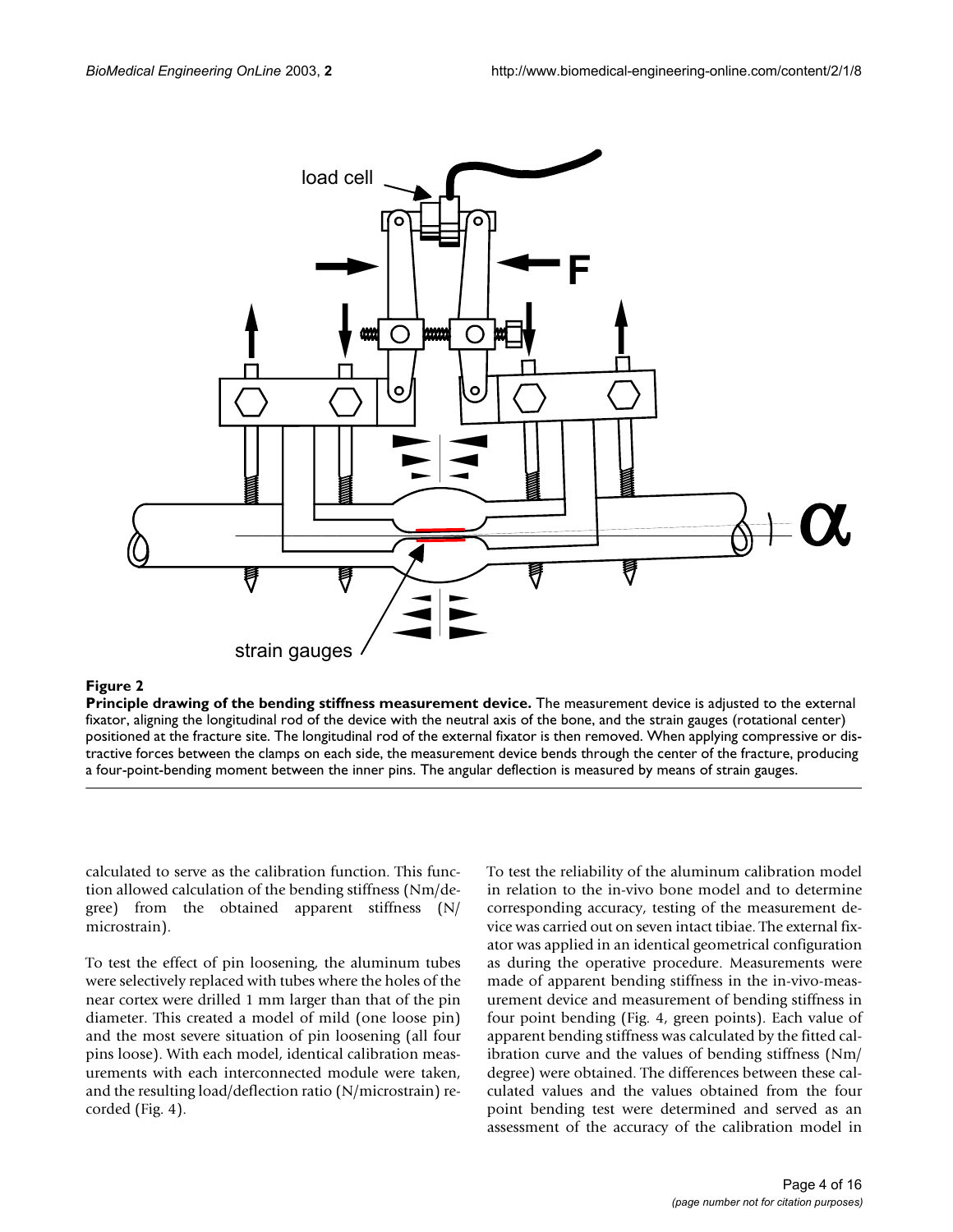<span id="page-4-0"></span>

**Example of raw measurement of bending stiffness**. Changes in load (x-axis) versus angular deformation of the measurement device (y-axis) represent "apparent" bending stiffness (N/microstrain). On the left side, bending stiffness of the fracture is low; on the right side, bending stiffness is high.

relation to the in-vivo-model (Fig. [4,](#page-5-0) green points and Table [1](#page-6-0)).

## *Ex vivo bending of tibiae*

The deep frozen tibiae were thawed at room temperature and kept wet using towels soaked in Ringers solution during the whole test period. The embedded ends of the tibiae were inserted into the measurement frame and a nondestructive four-point bending test was performed [29]. The tibiae were loaded at a displacement rate of 10 degrees/minute up to a maximum bending moment of 2 Nm. Each specimen was tested in anterior and posterior orientation, reproducing the bending axis of the in-vivomeasurement device. Angular deformation was measured by a goniometer [29] directly across the fracture line. To minimize viscoelastic behaviour, the specimens were first loaded with two precycles. For each test orientation, bending stiffness was determined from the slope within the linear part of the load-displacement-curve. The mean value of both measurements served as the value of bending stiffness.

## *Manual assessment of pin loosening*

At explantation of the tibiae, the longitudinal bar of the fixator was removed. Pin loosening was assessed manually while repeatedly bending the pins in opposite directions. If only a slight displacement of the pins inside the wholes was felt, it was graded as pin loosening.

## *Statistical analysis*

To obtain calibration curves between apparent and actual bending stiffness, a non-linear regression model was used to find the coefficients of the independent variables that gave the best least-mean-square. To test for an exponential increase in fracture stiffness, linearity of the logarithmic representation of the stiffness data over time was analyzed with a linear regression analysis with a linear fit model using a least squares regression method. The same test was performed to test for predictive values based on the changes in bending stiffness during the first weeks after surgery, in relation to the measured bending stiffness at the seventh and tenth weeks. All these data passed a normality test. The level of significance was set at  $p < 0.05$ . All statistical analyses were performed with SPSS – Software (SPSS, SPSS Inc., Chicago, USA).

## **Results**

## *Clinical observation and pin loosening*

Two weeks after surgery, all of the sheep exhibited partial weight bearing on the operated leg. In two sheep, there was obvious early loosening of the most proximal pin at 6 weeks (Sheep #2 and # 9). In both of these sheep, pin loosening occurred not only on the near cortex but also on the far cortex, resulting in failure of the mechanical measurements. In seven other sheep, at 8 or 9 weeks, measurement of apparent bending stiffness suddenly and unexpectedly decreased markedly, indicating gross pin loosening (Table [2\)](#page-6-1). At 9 weeks, valid in-vivo-measurements could only be obtained from three sheep.

The manual evaluation of pin loosening at explantation of the tibiae showed a loosening of 36 out of a total of 48 pins. In all sheep, the most proximal pin was clearly loose. The number of loose pins decreases from the most proximal to the most distal pins (12, 9, 8 and 7 loose pins, respectively).

### *Calibration*

As expected, the apparent stiffness recorded from the invivo-measurement device (N/microstrain) is not linearly proportional to the actual bending stiffness (Nm/degree). Hence, when fracture stiffness increases, measurements of the same amount of change in the apparent bending stiffness (N/microstrain) represent a higher change in actual bending stiffness (Fig. [4\)](#page-5-0). Subsequently, to obtain the actual bending stiffness in, the value of the apparent bending stiffness has to be calculated by means of the fitted calibration curve. With no pins loose, the fitted calibration curve was found to be a function of:

 $y = -5.446+4.037*ln(x+5.967)$  (p < 0.001, multi r<sup>2</sup> = 0.999)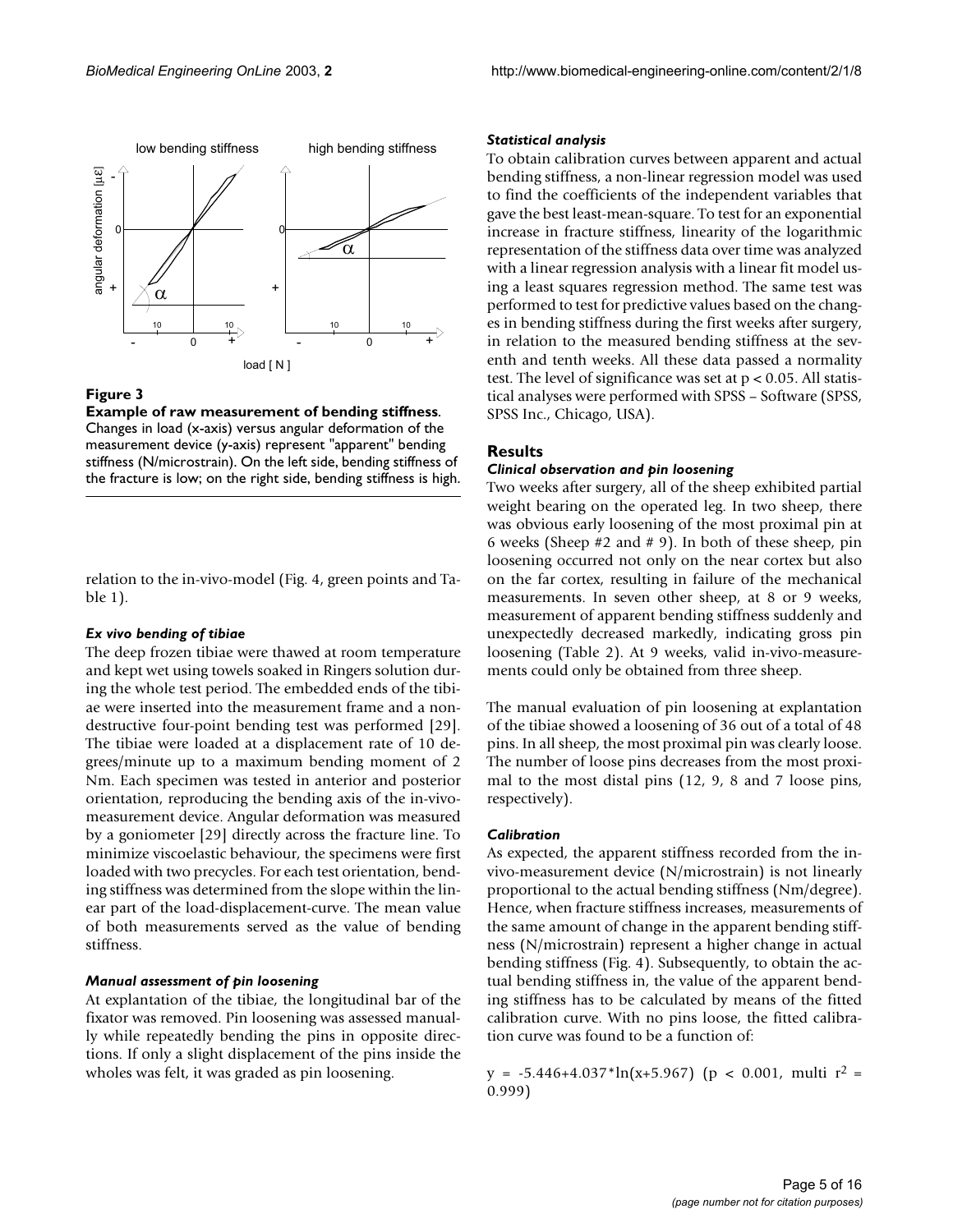<span id="page-5-0"></span>

**Calibration of the in-vivo-measurement device on aluminum model and intact tibiae**. Calibration curve of the measurement device obtained from values measured on aluminum bars with interconnected modules of varying stiffness (solid line). The change in measurement (apparent stiffness, y-axis) on the effect of pin osteolysis was determined  $(\Diamond$ : All the pins are firmly fixed,  $\nabla$ : one pin loose,  $\Box$ : four pins loose). For bending stiffness up to 10 Nm/degree, the measurement error remains acceptably small, even under the worst condition of all pins loose. Validation of the calibration model was tested on intact tibiae (green  $\bigcirc$ ). The calculated bending stiffness tends to be smaller than the actual bending stiffness (mean value 5.4%, SD  $\pm$  6.2).

In case of one pin loose, calibration measurement revealed lower values in the apparent bending stiffness (Fig. [4,](#page-5-0) dotted line). The fitted curve was found to be:

 $y = -3.211 + 3.319*ln(x+4.449)$  (p < 0.001, multi r<sup>2</sup> = 0.999).

In comparison to the values with no pins loose, the data were practically superimposed on the calibration curve up to a bending stiffness of 10 Nm/degree. With all four pins loose, measurement values of apparent bending became even lower (Fig. [4](#page-5-0), thin solid line). The curve fit was:

 $y = -0.995 + 2.285 * ln(x+3.311)$  ( $p < 0.01$ , multi  $r^2 =$ 0.998).

Generally, in case of pin loosening, the apparent measured values are lower with increasing bending stiffness of the fracture. Analysis of the measurement error calculated from the fitted curves was found to be in the range of 0 to 16.5% for one pin loose (Fig. [5](#page-7-0)) and the range of 0 to 51.4% for four pins loose (Fig. [6.](#page-8-0) In the range of lower values of bending stiffness, representing the early phase of healing up to 10 Nm/degree, measurement error was below 3.4% for one pin loose and below 29.3% for four pins loose.

The accuracy of the aluminum calibration model with respect to the bone-fixator composite revealed rather lower values of bending stiffness if measurement was performed on the intact tibiae (Fig. [4,](#page-5-0) green points). The mean error of measurement between the calibration model and intact bone was  $5.4\% \pm 6.2$  (Table [1](#page-6-0)).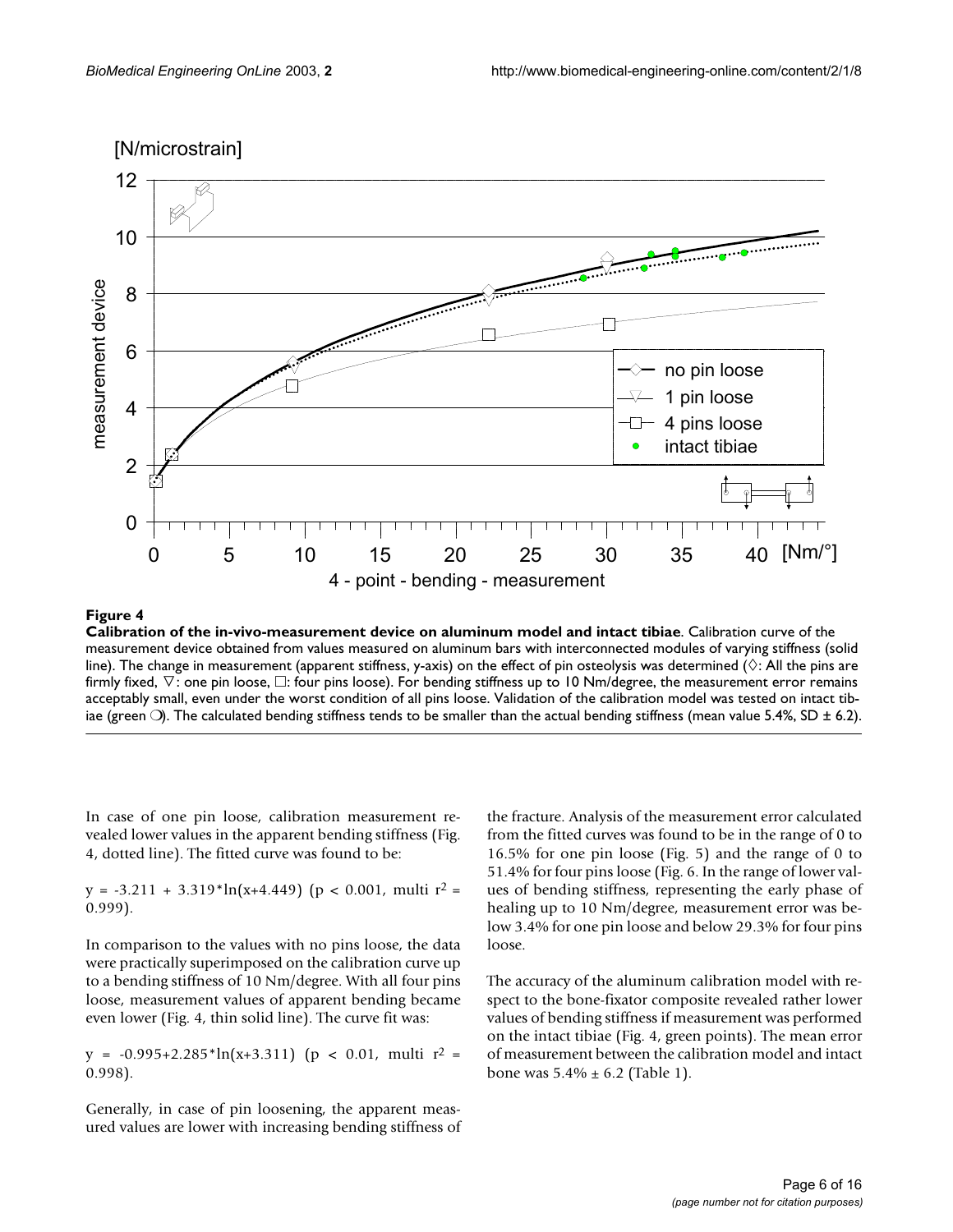| Number of intact tibia | Apparent Stiffness [N/<br>microstrain] | Bending stiffness from 4-p-b<br>[Nm/°] | Calculated bending stiffness<br>[Nm/°] | Error of measurement [%] |
|------------------------|----------------------------------------|----------------------------------------|----------------------------------------|--------------------------|
| #I                     | 8.56                                   | 28.57                                  | 26.23                                  | 8.2                      |
| #2                     | 8.95                                   | 32.59                                  | 29.71                                  | 8.8                      |
| #3                     | 9.36                                   | 32.96                                  | 33.80                                  | $-2.5$                   |
| #4                     | 9.53                                   | 34.56                                  | 35.64                                  | $-2.8$                   |
| #5                     | 9.33                                   | 34.66                                  | 33.49                                  | 3.4                      |
| #6                     | 9.30                                   | 37.67                                  | 33.17                                  | 11.9                     |
| #7                     | 9.47                                   | 39.22                                  | 34.98                                  | 10.8                     |
| Mean value $\pm$ SD    |                                        |                                        |                                        | $5.4 \pm 6.2$            |

#### <span id="page-6-0"></span>**Table 1: Validation of calibration model on intact tibiae**

Validation of the aluminum calibration model on intact tibiae. Apparent stiffness was measured with the measurement device and actual bending stiffness was calculated. Comparison between the calculated values in relation to the measured actual bending stiffness obtained from four-pointbending gives the error of measurement. There is a tendency to lower values of bending stiffness if measured with the measurement device.

|                        | Weeks p.o.     |         |         |         |       |       |       |       |                          |             |             |
|------------------------|----------------|---------|---------|---------|-------|-------|-------|-------|--------------------------|-------------|-------------|
| Sheep<br><b>Number</b> | $\overline{2}$ |         | 3       | 4       | 5     | 6     | 7     | 8     | 9                        | $10(4-p-b)$ | intact side |
|                        |                | $-0.26$ | $-0.11$ | 0.52    | 0.90  | 2.83  | 7.35  | 14.34 | --                       | 26.70       | 33.0        |
| $\overline{2}$         |                | $-0.26$ | 0.26    | 3.05    | 11.40 | --    | --    | --    | $- -$                    | 41.40       | 39. I       |
| 3                      |                | $-0.05$ | 0.18    | 1.22    | 5.19  | 15.72 | 25.50 | --    | --                       | 41.00       | 34.6        |
| 4                      |                | 0.04    | 0.20    | 0.69    | 1.99  | 4.50  | 5.51  | 15.45 | 17.12                    | 20.10       | 32.5        |
| 5                      |                | 0.01    | 0.12    | 0.96    | 3.63  | 9.96  | 17.00 | 22.76 | $\overline{\phantom{a}}$ | 35.80       | 40.6        |
| 6                      |                | $-0.42$ | $-0.30$ | $-0.14$ | 0.09  | 0.89  | 0.96  | --    | --                       | 13.30       | 25.8        |
|                        |                | $-0.07$ | 0.19    | 1.00    | 3.19  | 8.35  | 16.41 | 23.76 | --                       | 27.80       | 33.5        |
| 8                      |                | $-0.06$ | 0.00    | 0.60    | 2.34  | 9.34  | 15.85 | 17.00 | 25.39                    | 25.50       | 27.1        |
| 9                      |                | 0.07    | 0.55    | 5.59    | 18.63 | --    | $- -$ | $- -$ | --                       | 43.10       | 48.0        |
| 10                     |                | $-0.20$ | $-0.12$ | 0.27    | 0.70  | 2.43  | 5.18  | 10.22 | 15.85                    | 25.20       | 34.6        |
| П                      |                | $-0.41$ | 0.16    | 0.40    | 2.45  | 3.80  | 5.40  | --    | $\overline{\phantom{a}}$ | 24.60       | 28.5        |
| 2                      |                | $-0.34$ | 0.09    | 0.51    | 1.92  | 4.72  | 7.03  | 10.48 | --                       | 32.50       | 37.7        |

<span id="page-6-1"></span>**Table 2: Bending stiffness for all sheep [Nm/degree]**

Sequential values of bending stiffness for all sheep. Missing values represent pin loosening with failure of the measurement device. Values at ten weeks were measured in the four-point-bending test machine (4-p-b). Bending stiffness of the contralateral intact side was measured in the identical plane.

# *In-vivo bending stiffness measurement*

Weekly in-vivo-measurement of bending stiffness in all sheep showed an increase in bending stiffness from the second week onwards (Fig. 7). The increase in bending stiffness at the third week varied among individual sheep (Table [2](#page-6-1)). Each sheep had its own characteristic curve, representing its individual healing pathway. In none of the sheep could any interference of this healing course with respect to mechanical changes be observed. All curves showed a continual increase in bending stiffness up to the tenth week. At the end of the observation time, the difference in actual bending stiffness was large, ranging from 13.3 Nm/degree up to 43.1 Nm/degree. Logarithmic transformation of the stiffness data showed a linear increase of fracture stiffness between the third and the seventh weeks, whereas data values at the second week did not yet give predictive information on the course of healing (Fig. 8). Testing of the logarithmically transformed linearity data (linear regression test) showed a high correlation coefficient for all sheep (mean ± standard deviation:  $r = 0.950 \pm 0.037$ , Table [3\)](#page-11-0). Therefore, the assumption of logarithmic stiffness increase can be confirmed. The healing rates shown by the fitted lines of the transformed data were tested by using the gradient of the best fit lines in relation to the measured stiffness at 7 and 10 weeks, but did not show a significant linear relationship (Table [4\)](#page-11-1). The slope of the fitted line of the transformed data can therefore not be assumed to be an early indicator for healing. The slopes of the transformed data between the third and the seventh weeks rather tend to be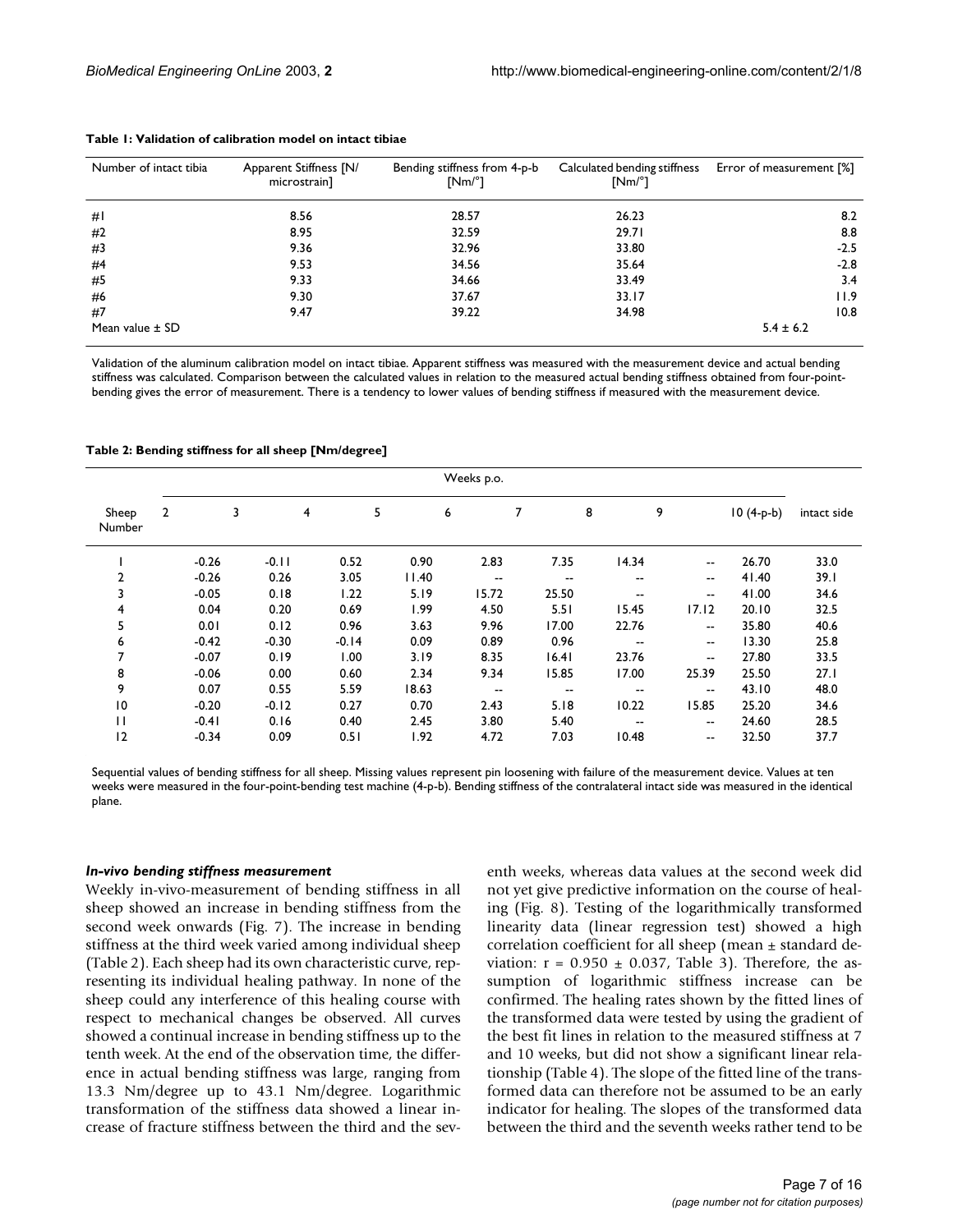<span id="page-7-0"></span>

**Calculated measurement error in case of one pin loose**. The calculated absolute and relative measurement errors obtained from the aluminum calibration model increases with higher bending stiffness. If actual bending stiffness is below 10 Nm/degree, the measurement error is below 3.4%. The observed non-continuous increase of measurement error in the lower part of the curve is related to small variations of the calculated curve-fit model, and not to systemic changes.

parallel and converge after the sixth week (Fig. 8). However, the intercept of the fitted line of the logarithmic data reveals a significant predictive value of future bending stiffness (Tab. 4). In conclusion, the rate of healing in the logarithmic data representation among individual sheep, was similar, but started at different levels from the third week on.

Linear regression analysis between early changes in bending stiffness and its prediction on the progress of healing revealed significant dependencies (Fig. [9](#page-12-0), Fig [10](#page-13-0) and Table [4\)](#page-11-1). The highest significant correlation was found in the change of bending stiffness between the third and fourth weeks, and fracture stiffness at the seventh week (r= 0.93, p < 0.001, Fig [9](#page-12-0)). Still, a strong correlation was found when predicting stiffness at the tenth week ( $r = 0.71$ ,  $p =$ 

0.01, Fig. [10](#page-13-0)). Other dependencies were found to be of lower correlation, as summarized in Table [4](#page-11-1).

# **Discussion**

In a fracture stabilized by external fixation, axial and bending stiffness can be measured by attaching measurement devices to the external fixator pins or longitudinal bars. However, in measurement of axial stiffness, there are three main limitations. First, the measured axial force recorded from the force plate is not necessarily the effective axial vector of the force, and therefore can result in measurement errors. Second, pin osteolysis has a severe influence on the measured value of stiffness, erroneously indicating a higher stiffness [20] and can be difficult to detect. Third, if the fragment ends are in contact,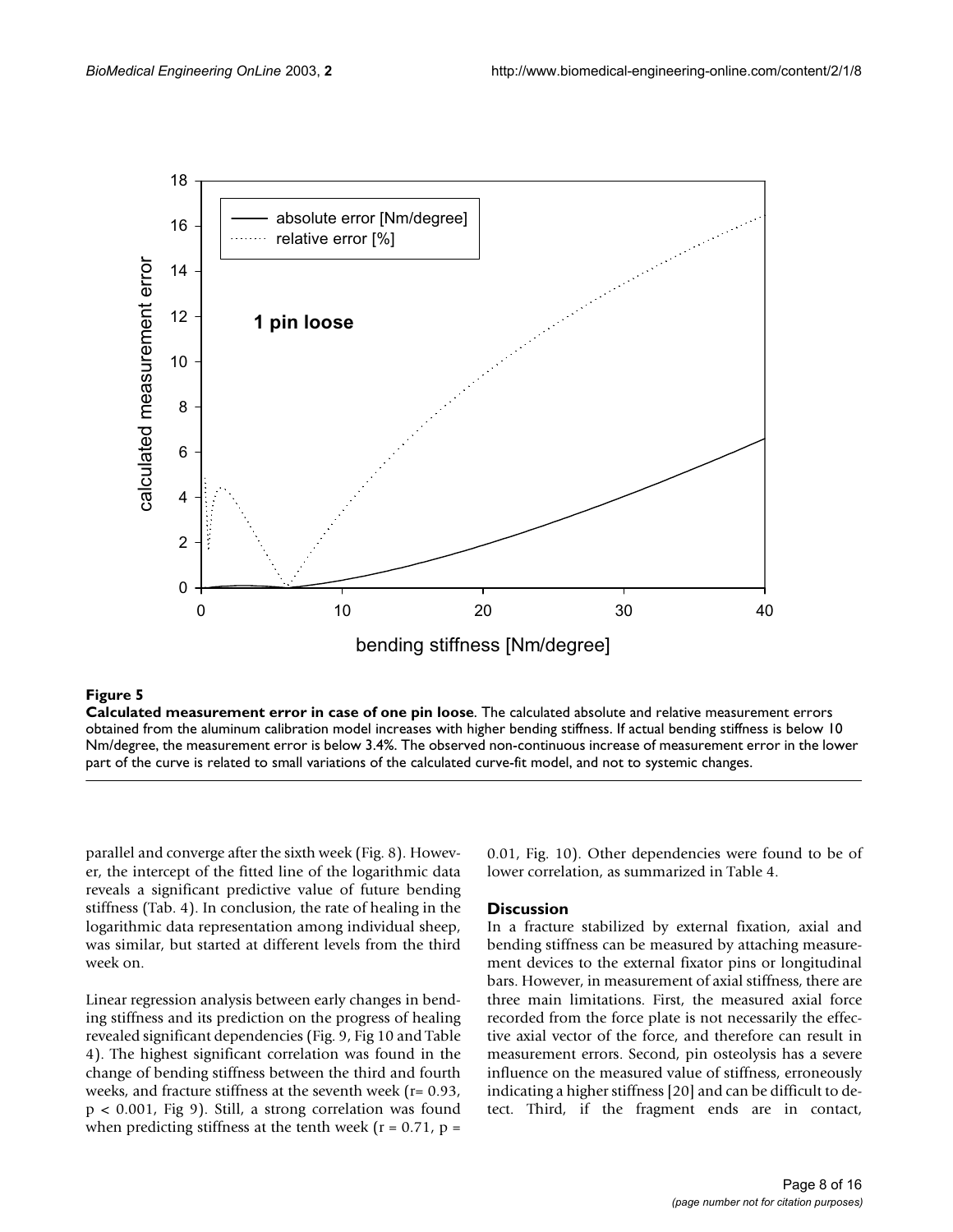<span id="page-8-0"></span>



measurement of axial stiffness is impossible, due to dynamic load transfer through the connected bone ends, which leads to erroneous higher fracture stiffness values.

By way of contrast, the assessment of bending stiffness is insensitive to bone contact and has been found clinically to be best suited to the assessment of fracture healing [27,30]. Available methods to determine bending stiffness use either a straight-leg raise test or a bending test supporting the heel. Due to the indirect application of load, the resulting bending moment at the fracture site often only is an approximation, and can often only be used as a consecutive measurement for each patient.

As opposed to these methods, our custom-made measuring device produces a direct bending moment on the bone fragments, thus simulating a four-point-bending test with a constant bending moment created between both innermost pins. During measurements, the pins are loaded mainly in an axial direction, transferring the load directly to the bone fragments. The bending deformation applied is minimal, with no obvious danger of destroying the newly formed interfragmentary tissue.

To obtain values of bending stiffness in Nm/degree and to get comparable results among individual fracture, calibration of measurement systems on modules with known bending stiffness is required. As in other systems [16,20]. the calibration curve of our system showed that there is a non-linear relationship between applied load and measured bending stiffness. This finding is not surprising, due to the inherent bending stiffness of the measuring device and the increasing deformation of the pins with higher fracture stiffness. This instrument measures not only the callus stiffness, but also the compound stiffness of the callus+construct. A linear increase in fracture stiffness leads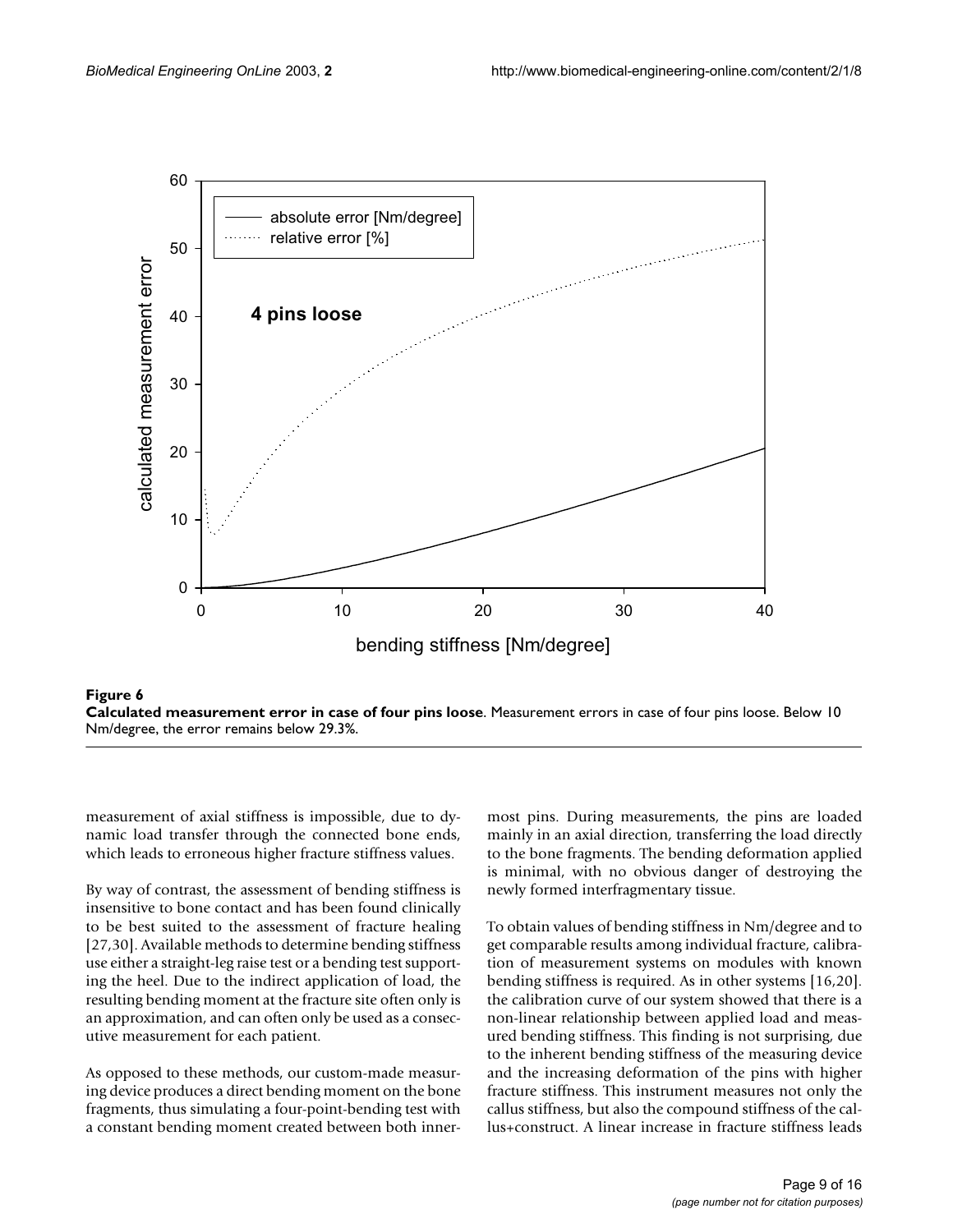

**Sequential stiffness measurement**. Increase of callus bending stiffness versus healing time of all sheep. From the third week on, fracture stiffness is obviously increasing. All stiffness values at ten weeks were obtained from four-point-bending tests in a material testing machine. Note that the curves of the in-vivo-measurements closely correspond to the more accurate ex vivo measurements obtained from the 4-point-bending test. In those sheep where progressive pin loosening was evident, the data points were omitted.

to a non-linear response in the strain/deformation relationship. Since the fracture stiffness is low, a small increase of stiffness results in a large change in the calculated stiffness factor. Therefore, without calibration, measurements represent a predicted increase in stiffness that may not actually exist. Finally, the bending stiffness of the interconnecting bars was reduced to enhance the sensitivity of the device. However, we purposely did not try to minimize the inherent bending stiffness of the instrument because it had to maintain the reduction and the fixation during the measurement.

Testing the validity of the calibration on intact sheep tibiae revealed a rather lower calculated bending stiffness, 5.4%  $\pm$  6.2 (mean +/- SD). However, calculation of the error was deliberately done on intact tibiae, representing a high value of bending stiffness. As a result, it can be assumed that the error of measurement below these stiffness values is even smaller, and the accuracy of the system is highly acceptable [31].

In previously described measurement devices, it was found that pin loosening may result in a large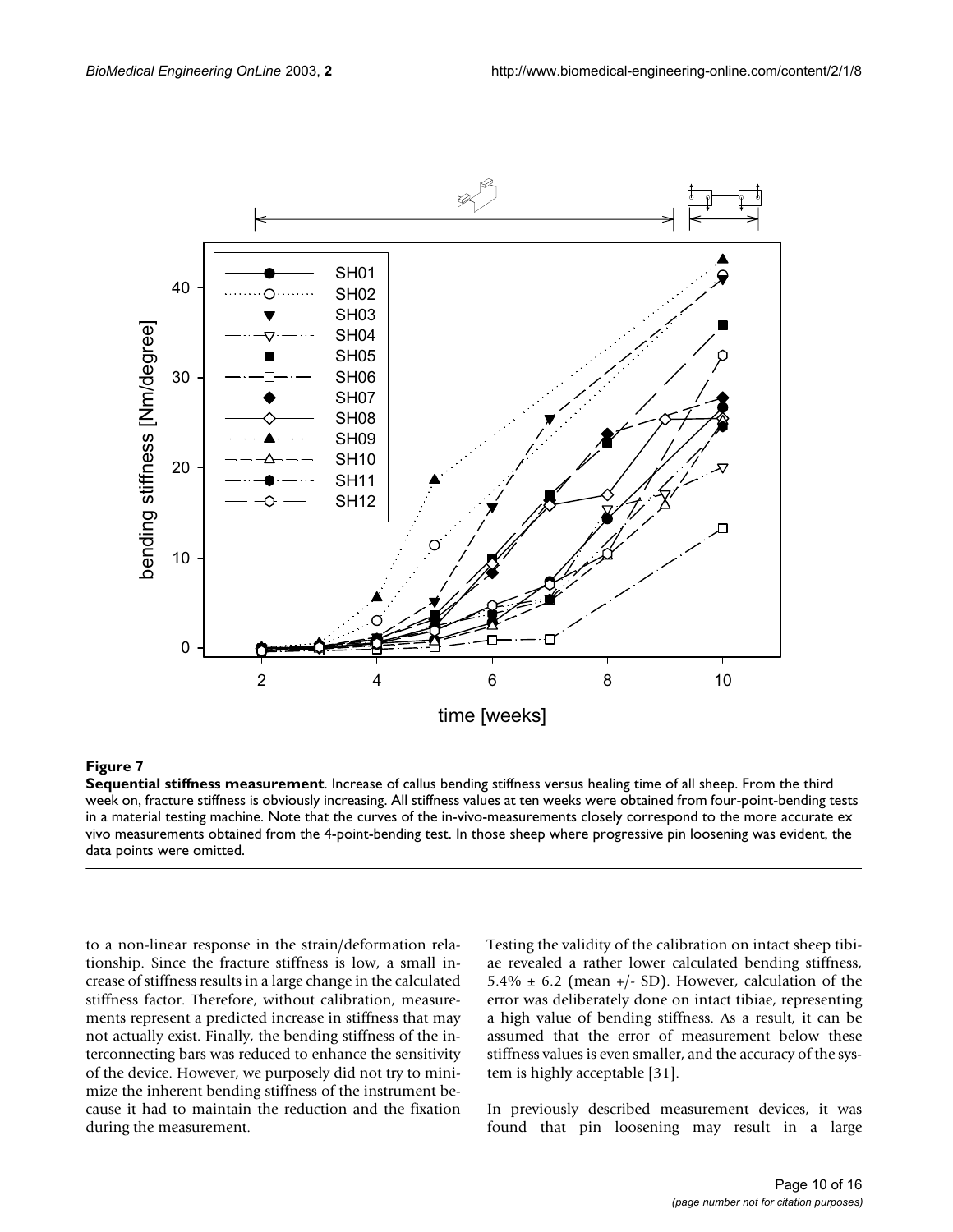

**Logarithmic presentation of actual bending stiffness over time**. Logarithmic presentation of the bending stiffness of all sheep showed a linear increase between the third and the seventh week, converging to the tenth week. The curves showed rather similar slopes, but started at different levels at the third week.

measurement error. For example, [25], showed an error of 20% for one pin and 50% for two pins loose. Compared to this, our device showed smaller errors, below 16.5% of the stiffness value for one pin loose, and 51.4% for all four pins loose. In the range of lower actual bending stiffness of up to 10 Nm/degree, a value which can be assumed to be the healing threshold of a sheep tibia, the error of measurement was much smaller, showing errors of 3.4% and 29.3% in case of one or four pins loose, respectively. Other investigations, calculating the errors on probes with equal bending stiffness of 10 Nm/degree, found errors of 22% for intentional errors and additional general errors of 20% [26].

The lower error of our device, in comparison to the conventional method, can be explained on the basis that loading simulates four-point-bending exerts a force mainly along the screw axis, and rather less bending force perpendicular to this axis. If the pins loosen completely, it is obvious that either measurement device will fail.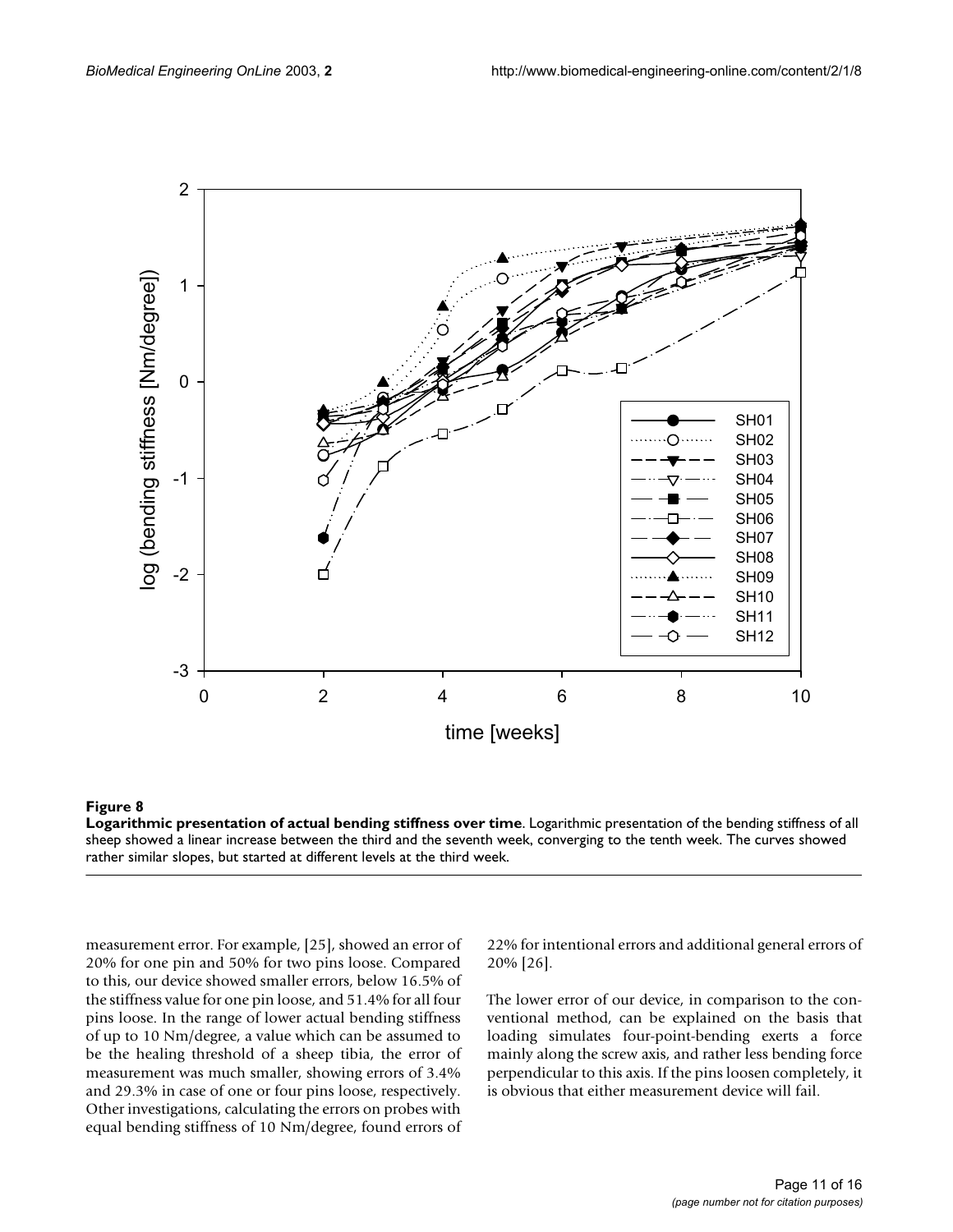| Sheep            | Intercept a from<br>best fit line<br>$a + b*x$ | Gradient b from<br>best fit line<br>$a + b^*x$ | r                | r <sup>2</sup>   | t      | P        |
|------------------|------------------------------------------------|------------------------------------------------|------------------|------------------|--------|----------|
| SH <sub>0</sub>  | $-1,28$                                        | 0.291                                          | 0.989            | 0.977            | 16.097 | < 0.001  |
| SH <sub>02</sub> | $-0.85$                                        | 0.274                                          | 0.899            | 0.808            | 3.552  | 0.038    |
| SH <sub>03</sub> | $-0.84$                                        | 0.283                                          | 0.942            | 0.887            | 6.263  | 0.002    |
| SH <sub>04</sub> | $-0.79$                                        | 0.227                                          | 0.983            | 0.967            | 13.176 | < 0.001  |
| SH <sub>05</sub> | $-0.86$                                        | 0.271                                          | 0.966            | 0.934            | 9.217  | < 0.001  |
| <b>SH06</b>      | $-2.16$                                        | 0.346                                          | 0.955            | 0.912            | 7.194  | < 0.001  |
| SH <sub>07</sub> | $-0.86$                                        | 0.265                                          | 0.963            | 0.928            | 8.771  | < 0.001  |
| SH <sub>08</sub> | $-0.95$                                        | 0.269                                          | 0.954            | 0.910            | 7.777  | < 0.001  |
| SH <sub>09</sub> | $-0.44$                                        | 0.232                                          | 0.876            | 0.768            | 3.151  | $0.051*$ |
| SH <sub>10</sub> | $-1.24$                                        | 0.274                                          | 0.995            | 0.990            | 24.049 | < 0.001  |
| <b>SHII</b>      | $-1.54$                                        | 0.326                                          | 0.910            | 0.829            | 4.918  | 0.004    |
| SH <sub>12</sub> | $-1.28$                                        | 0.297                                          | 0.974            | 0.949            | 10.533 | < 0.001  |
| Mean $+/-$ SD    |                                                |                                                | $0.950 \pm 0.04$ | $0.905 \pm 0.07$ |        |          |

#### <span id="page-11-0"></span>**Table 3: Statistical data of logarithmic transformed bending stiffness data**

*\* not significant*. A linear regression analysis of the logarithmic transformed bending stiffness data versus time. Statistical data are represented in the above table. In all but one sheep, the transformed data showed a high degree of linearity, confirming the logarithmic increase of bending stiffness over time.

#### <span id="page-11-1"></span>**Table 4: Predictive values of bending stiffness**

|              |                | Changes in actual bending stiffness between weeks |          |          | Coefficients of linear regression<br>analysis of logarithmic data |           |       |
|--------------|----------------|---------------------------------------------------|----------|----------|-------------------------------------------------------------------|-----------|-------|
| Target weeks | Parameters     | $2$ to $3$                                        | $3$ to 4 | $4$ to 5 | $2$ to 4                                                          | Intercept | Slope |
| 10           |                | 0.473                                             | 0.710    | 0.765    | 0.721                                                             | 0.718     | 0.419 |
|              | r <sup>2</sup> |                                                   | 0.504    | 0.585    | 0.519                                                             | 0.515     |       |
|              |                | n.s.                                              | 3.189    | 3.752    | 3.287                                                             | 3.260     | n.s.  |
|              | P              |                                                   | 0.010    | 0.004    | 0.008                                                             | 0.009     |       |
| ⇁            |                | 0.131                                             | 0.928    | 0.873    | 0.826                                                             | 0.702     | 0.364 |
|              | r <sup>2</sup> |                                                   | 0.862    | 0.763    | 0.682                                                             | 0.492     |       |
|              |                |                                                   | 7.058    | 5.073    | 4.140                                                             | 2.785     |       |
|              | P              | n.s.                                              | < 0.001  | < 0.001  | 0.003                                                             | 0.024     |       |

Statistical data obtained from linear regression analysis. Future development of bending stiffness can be estimated from the third week on. The best predictive value at the seventh week is obtained from the change in bending stiffness between the third and the fourth week. Prediction of stiffness at the tenth week can best be estimated from change in fracture stiffness between the fourth and fifth weeks. Linear regression analysis of logarithmic transformed stiffness data versus time revealed that predictive values can be obtained from the intercept of the fitted line rather than from the slope.

For the conventional method of measurement, which assesses the amount of stress passing through the external fixator, it might appear that the fracture stiffness had increased. This would be an erroneous interpretation, due to the fact that pin loosening had occurred, with a consequent increased load transfer through the bone and the callus. However, in our measurement device, pin loosening can be detected by an unexpected decrease of bending stiffness. This condition was identified in 7 out of the 12 sheep used in our experiments. In a majority of the sheep this phenomenon was seen from the eighth week on. The ex-vivo four-point bending stiffness test revealed that the in-vivo measurements were valid, because the post mortem stiffness values fell on the expected curve of the healing pattern.

The serious problem of pin loosening was also confirmed, 36 out of 48 pins showed a clear sign of loosening. Pin loosening rates reported in the literature of, 40 % [32] and 42% [33], are considerably less than the 75% in our work.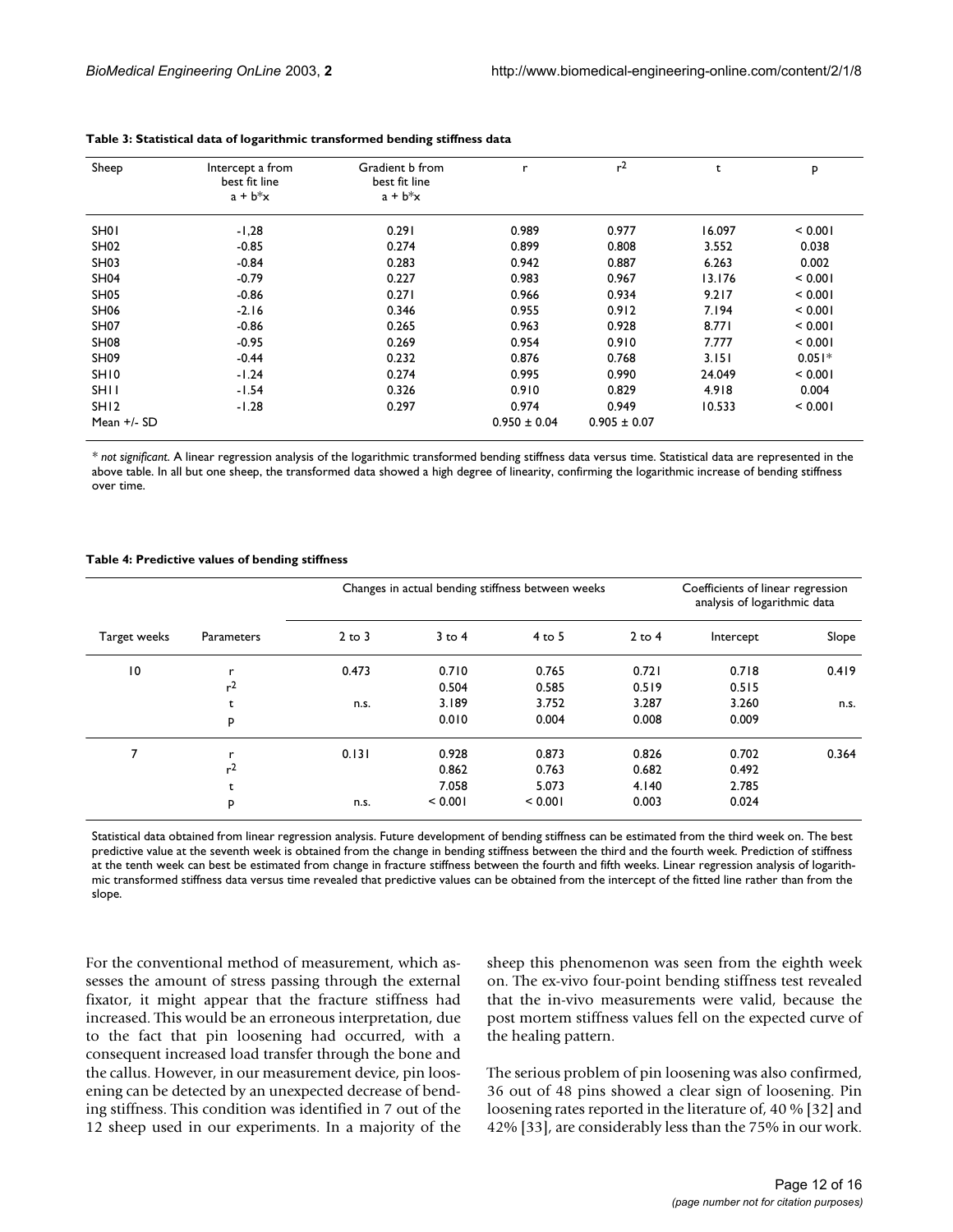<span id="page-12-0"></span>

**Predictive values of bending stiffness at 7 weeks**. Individual changes of bending stiffness between the third and fourth weeks have a very strong correlation with the measured value of bending stiffness at seven weeks. Two sheep showing early pin loosening were excluded due to missing values at the seventh week.

We explain this difference on our careful observation that detected small signs of loosening on the near cortex, which we judged to be due to pin loosening.

However, the question arises of for how long should bending stiffness be measured in order to have sufficient evidence to assess fracture healing? During the first weeks after operation, pin loosening can assumed to be a minor problem. Different investigators were able to show that in tibial fractures a bending stiffness of 15 Nm/degree is sufficient to permit removal of the external fixator [17,34]. No fracture reaching this value showed a refracture or malalignment. Therefore, 15 Nm/degree is judged to be the value at which the fracture has healed. Assuming an intact human tibia to have a bending stiffness of 60 to 100 Nm/degree ([13] and own unpublished measurements), 15 Nm/degree represents 15 to 25% of the value of the intact tibia. In sheep tibia, the 25% value corresponds to a bending stiffness of 10 Nm/degree, which is reached after six to eight weeks in our experiment. Pin loosening in our experiment obviously started after the eighth week, when most of the sheep showed a bending stiffness of more than 10 Nm/degree. Therefore, up to this value, the measurement error was below 3.4% and 29.3% for one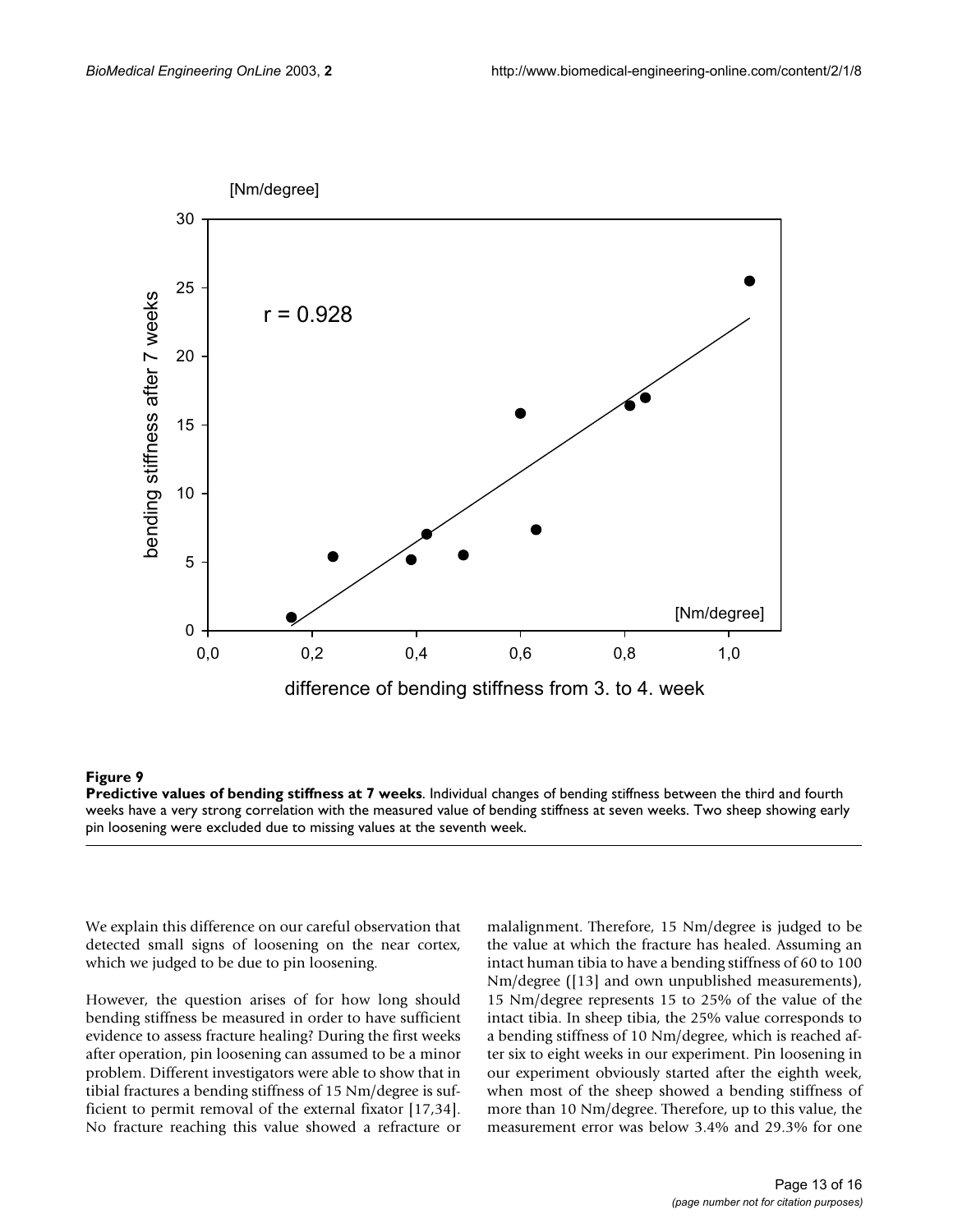<span id="page-13-0"></span>

**Predictive values of bending stiffness at 10 weeks**. At 10 weeks the correlation of the predictive value is lower compared to the seventh week but still revealed a strong correlation. Notice the logarithmic scale of the x-axis.

and all four pins loose, respectively. Consequently, measurements in the first seven weeks of the experiment can assumed to be reliable. In the later phase of healing, when pin loosening was obvious, a correction of the apparent stiffness values could be made by the calibration curves. However, the number of slightly loose pins of the individual sheep that may have influenced the measured value is not known. Therefore, a correction of the apparent stiffness value has not been done.

Each sheep showed an individual healing pathway with respect to bending stiffness versus time. In all sheep, bending stiffness was low up to the fourth week, giving the impression that not much healing occurs up to this time. Thus, prediction of good results based on an early increase in fracture stiffness obviously can not be made. However, analysis of the logarithmic increase of actual bending stiffness has been shown to be significant. These data showed a linear increase of actual bending stiffness between the third and seventh weeks (Fig. 8). Interestingly, expected differences in the slopes of the individual logarithmic stiffness data were not found. Instead, there were significant differences found in the third week initial stiffness values (Fig. 8 and Table [3\)](#page-11-0). From our experimental data, no obvious predictive value of future bending stiffness could be made at two weeks, but calculations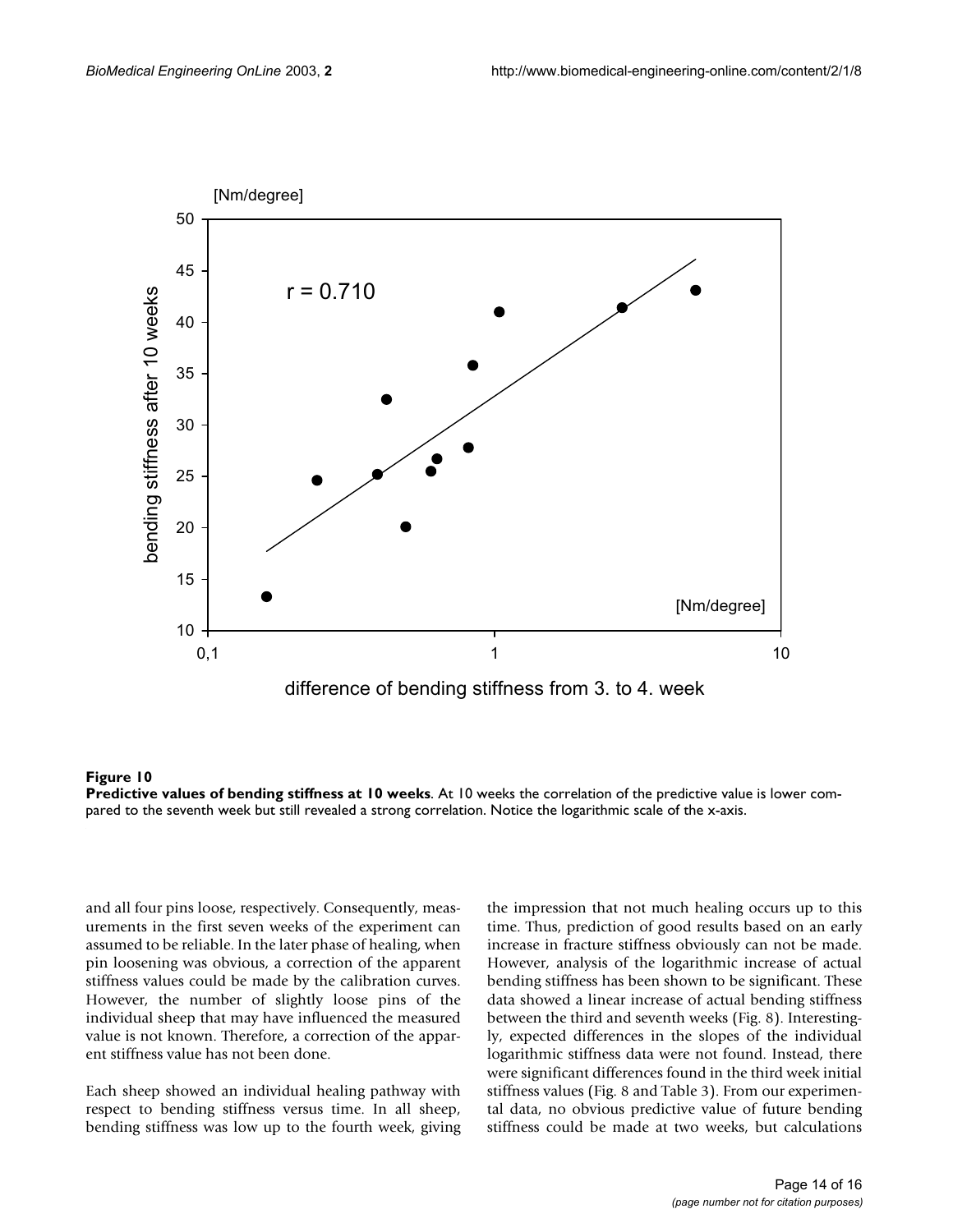based on the differences between individual sheep from the third and fourth weeks showed a very strong correlation ( $r = 0.928$ ,  $p < 0.001$ ) with regard to the stiffness that was found at the seventh week. Still, there was a strong correlation found, with the changes between the fourth and fifth weeks, predicting stiffness at the tenth week ( $r = 0.765$ ,  $p = 0.004$ ). These findings allow us to conclude that the initial biomechanical and biological conditions at the fracture site essentially influence the individual healing path, as has been alluded to in previous investigations [23,27]. We found that prediction of the healing path can be made between the third and fourth weeks, a phase in which the actual bending stiffness is still low (< 3 Nm/degree).

# **Conclusion**

Actual bending stiffness can be measured in-vivo without loss of reduction and interference with fracture healing. With our measurement device, errors due to pin loosening remains small, especially in the interval up to 10 Nm/degree, representing 25% of the intact tibia. The measuring device provides a sensitive method of measuring actual bending stiffness, even in the early phases of callus healing. Bending stiffness showed a logarithmic increase over time. However, in logarithmic representation, the slope of the bending stiffness is similar among individual sheep, but started at different levels from the third week on. Early changes in bending stiffness showed a significantly strong correlation with the measured stiffness value at seven and ten weeks, and can therefore be used as a highly predictive value.

## *Clinical relevance*

Measurement of absolute values of bending stiffness (not only relative increase between measurement intervals) of the healing fracture is possible. Measurements taken at weekly intervals can very early predict the possible occurrence of a delayed union or pseudarthrosis, thus initiating the appropriate corrective treatment, i.e., bone graft or secondary conversion to, e.g., intramedullary nailing.

It is important to predict bone healing or its absence early: On the one hand, it seems possible to establish if there is a risk of delayed union, before it actually occurs. On the other hand, when the callus reaches its plateau value with a rapid increase in stiffness, it should be possible to recommend fixator removal before pin loosening leads to infection. This measuring technique is therefore not only of scientific interest, but also of considerable benefit to the patient.

# **Author's contributions**

Author 1, RH designed the experiment, carried out the experimental work, performed the main calculations and drafted the manuscript.

Author 2, JC supported the design of the measurement device and participated in the mechanical analysis.

Author 3, SMP participated in the design of the study and its coordination.

All authors read and approved the final manuscript.

# **Acknowledgements**

We would like to thank the collaborators of the Laboratory for Experimental Surgery, Davos, particularly the operating team, the animal caretakers and the mechanics who built the measuring instruments.

## **References**

- 1. Hammer RR **[Strength of union in human tibial shaft fracture.](http://www.ncbi.nlm.nih.gov/entrez/query.fcgi?cmd=Retrieve&db=PubMed&dopt=Abstract&list_uids=4042483) [A prospective study of 104 cases](http://www.ncbi.nlm.nih.gov/entrez/query.fcgi?cmd=Retrieve&db=PubMed&dopt=Abstract&list_uids=4042483)** *Clin Orthop* 1985, **199:**226-32
- 2. Hammer RR, Hammerby S and Lindholm B **[Accuracy of radiologic](http://www.ncbi.nlm.nih.gov/entrez/query.fcgi?cmd=Retrieve&db=PubMed&dopt=Abstract&list_uids=4042484) [assessment of tibial shaft fracture union in humans](http://www.ncbi.nlm.nih.gov/entrez/query.fcgi?cmd=Retrieve&db=PubMed&dopt=Abstract&list_uids=4042484)** *Clin Orthop* 1985, 233-238
- 3. Nicholls PJ, Berg E, Bliven FE Jr and Kling JM **[X-ray diagnosis of](http://www.ncbi.nlm.nih.gov/entrez/query.fcgi?cmd=Retrieve&db=PubMed&dopt=Abstract&list_uids=498640) [healing fractures in rabbits](http://www.ncbi.nlm.nih.gov/entrez/query.fcgi?cmd=Retrieve&db=PubMed&dopt=Abstract&list_uids=498640)** *Clin Orthop* 1979, 234-6
- 4. Panjabi MM, Walter SD, Karuda M, White AA and Lawson JP **[Corre](http://www.ncbi.nlm.nih.gov/entrez/query.fcgi?cmd=Retrieve&db=PubMed&dopt=Abstract&list_uids=3998898)[lations of radiographic analysis of healing fractures with](http://www.ncbi.nlm.nih.gov/entrez/query.fcgi?cmd=Retrieve&db=PubMed&dopt=Abstract&list_uids=3998898) [strength: a statistical analysis of experimental osteotomies](http://www.ncbi.nlm.nih.gov/entrez/query.fcgi?cmd=Retrieve&db=PubMed&dopt=Abstract&list_uids=3998898)** *J Orthop Res* 1985, **3:**212-8
- 5. Whelan DB, Bhandari M, McKee MD, Guyatt GH, Kreder HJ, Stephen D and Schemitsch EH **[Interobserver and intraobserver varia](http://www.ncbi.nlm.nih.gov/entrez/query.fcgi?cmd=Retrieve&db=PubMed&dopt=Abstract&list_uids=11837825)[tion in the assessment of the healing of tibial fractures after](http://www.ncbi.nlm.nih.gov/entrez/query.fcgi?cmd=Retrieve&db=PubMed&dopt=Abstract&list_uids=11837825) [intramedullary fixation](http://www.ncbi.nlm.nih.gov/entrez/query.fcgi?cmd=Retrieve&db=PubMed&dopt=Abstract&list_uids=11837825)** *J Bone Joint Surg Br* 2002, **84:**15-18
- 6. Blokhuis TJ, de Bruine JH, Bramer JA, den Boer FC, Bakker FC, Patka P, Haarman HJ and Manoliu RA **[The reliability of plain radiogra](http://www.ncbi.nlm.nih.gov/entrez/query.fcgi?cmd=Retrieve&db=PubMed&dopt=Abstract&list_uids=11357453)[phy in experimental fracture healing](http://www.ncbi.nlm.nih.gov/entrez/query.fcgi?cmd=Retrieve&db=PubMed&dopt=Abstract&list_uids=11357453)** *Skeletal Radiol* 2001, **30:**151-156
- 7. Beaupre GS, Hayes WC, Jofe MH and White AAd **[Monitoring frac](http://www.ncbi.nlm.nih.gov/entrez/query.fcgi?cmd=Retrieve&db=PubMed&dopt=Abstract&list_uids=6865353)[ture site properties with external fixation](http://www.ncbi.nlm.nih.gov/entrez/query.fcgi?cmd=Retrieve&db=PubMed&dopt=Abstract&list_uids=6865353)** *J Biomech Eng* 1983, **105:**120-6
- 8. Bourgois R and Burny F **Feasibility of bone healing measurement with external fixation** *Orthopedics* 1984, **7:**673-76
- 9. Burny FL **Strain-gauge measurement of fracture healing** *In External fixation – The current state of the art (Edited by: al Be) Baltimore: Williams and Wilkins* 1979, 371-382
- 10. Claes L, Grass R, Schmickal T, Kisse B, Eggers C, Gerngross H, Mutschler W, Arand M, Wintermeyer T and Wentzensen A **[Monitoring](http://www.ncbi.nlm.nih.gov/entrez/query.fcgi?cmd=Retrieve&db=PubMed&dopt=Abstract&list_uids=12172859) [and healing analysis of 100 tibial shaft fractures](http://www.ncbi.nlm.nih.gov/entrez/query.fcgi?cmd=Retrieve&db=PubMed&dopt=Abstract&list_uids=12172859)** *Langenbecks Arch Surg* 2002, **387:**146-152
- 11. Claes L, Gerngross H and Becker U **Ein neues Me**β**gerät zur quantitativen Bestimmung der Knochenheilung bei Fixateur externe Osteosynthesen** *Hefte Unfallheilkd* 1989, 405
- 12. Draper ER, Wallace AL, Strachan RK, Hughes SP, Nicol AC and Paul JP **[The design and performance of an experimental external](http://www.ncbi.nlm.nih.gov/entrez/query.fcgi?cmd=Retrieve&db=PubMed&dopt=Abstract&list_uids=8564157) [fixation device with load transducers](http://www.ncbi.nlm.nih.gov/entrez/query.fcgi?cmd=Retrieve&db=PubMed&dopt=Abstract&list_uids=8564157)** *Med Eng Phys* 1995, **17:**618-24
- 13. Jernberger A **[Measurement of stability of tibial fractures. A](http://www.ncbi.nlm.nih.gov/entrez/query.fcgi?cmd=Retrieve&db=PubMed&dopt=Abstract&list_uids=5273514) [mechanical method](http://www.ncbi.nlm.nih.gov/entrez/query.fcgi?cmd=Retrieve&db=PubMed&dopt=Abstract&list_uids=5273514)** *Acta Orthop Scand Suppl* 1970, **135:**1-88
- 14. Kaplan SJ, Hayes WC, Mudan P, Lelli JL and White AA **[Monitoring](http://www.ncbi.nlm.nih.gov/entrez/query.fcgi?cmd=Retrieve&db=PubMed&dopt=Abstract&list_uids=4032104) [the healing of a tibial osteotomy in the rabbit treated with](http://www.ncbi.nlm.nih.gov/entrez/query.fcgi?cmd=Retrieve&db=PubMed&dopt=Abstract&list_uids=4032104) [external fixation](http://www.ncbi.nlm.nih.gov/entrez/query.fcgi?cmd=Retrieve&db=PubMed&dopt=Abstract&list_uids=4032104)** *J Orthop Res* 1985, **3:**325-30
- 15. Kay PR, Ross ER and Powell ES **[Development and clinical appli](http://www.ncbi.nlm.nih.gov/entrez/query.fcgi?cmd=Retrieve&db=PubMed&dopt=Abstract&list_uids=2724947)[cation of an external fixator monitoring system](http://www.ncbi.nlm.nih.gov/entrez/query.fcgi?cmd=Retrieve&db=PubMed&dopt=Abstract&list_uids=2724947)** *J Biomed Eng* 1989, **11:**240-4
- 16. Kenwright J, Richardson JB, Cunningham JL, White SH, Goodship AE, Adams MA, Magnussen PA and Newman JH **[Axial movement and](http://www.ncbi.nlm.nih.gov/entrez/query.fcgi?cmd=Retrieve&db=PubMed&dopt=Abstract&list_uids=2071654) [tibial fractures. A controlled randomised trial of treatment](http://www.ncbi.nlm.nih.gov/entrez/query.fcgi?cmd=Retrieve&db=PubMed&dopt=Abstract&list_uids=2071654)** *J Bone Joint Surg [Br]* 1991, **73:**654-659
- 17. Richardson JB, Cunningham JL, Goodship AE, BT OC and Kenwright J **[Measuring stiffness can define healing of tibial fractures](http://www.ncbi.nlm.nih.gov/entrez/query.fcgi?cmd=Retrieve&db=PubMed&dopt=Abstract&list_uids=8175839)** *J Bone Joint Surg Br* 1994, **76:**389-94
- 18. Wang ZG, Peng CL, Zheng XL, Wang P and Wang GR **[Force meas](http://www.ncbi.nlm.nih.gov/entrez/query.fcgi?cmd=Retrieve&db=PubMed&dopt=Abstract&list_uids=9246867)[urement on fracture site with external fixation](http://www.ncbi.nlm.nih.gov/entrez/query.fcgi?cmd=Retrieve&db=PubMed&dopt=Abstract&list_uids=9246867)** *Med Biol Eng Comput* 1997, **35:**289-290